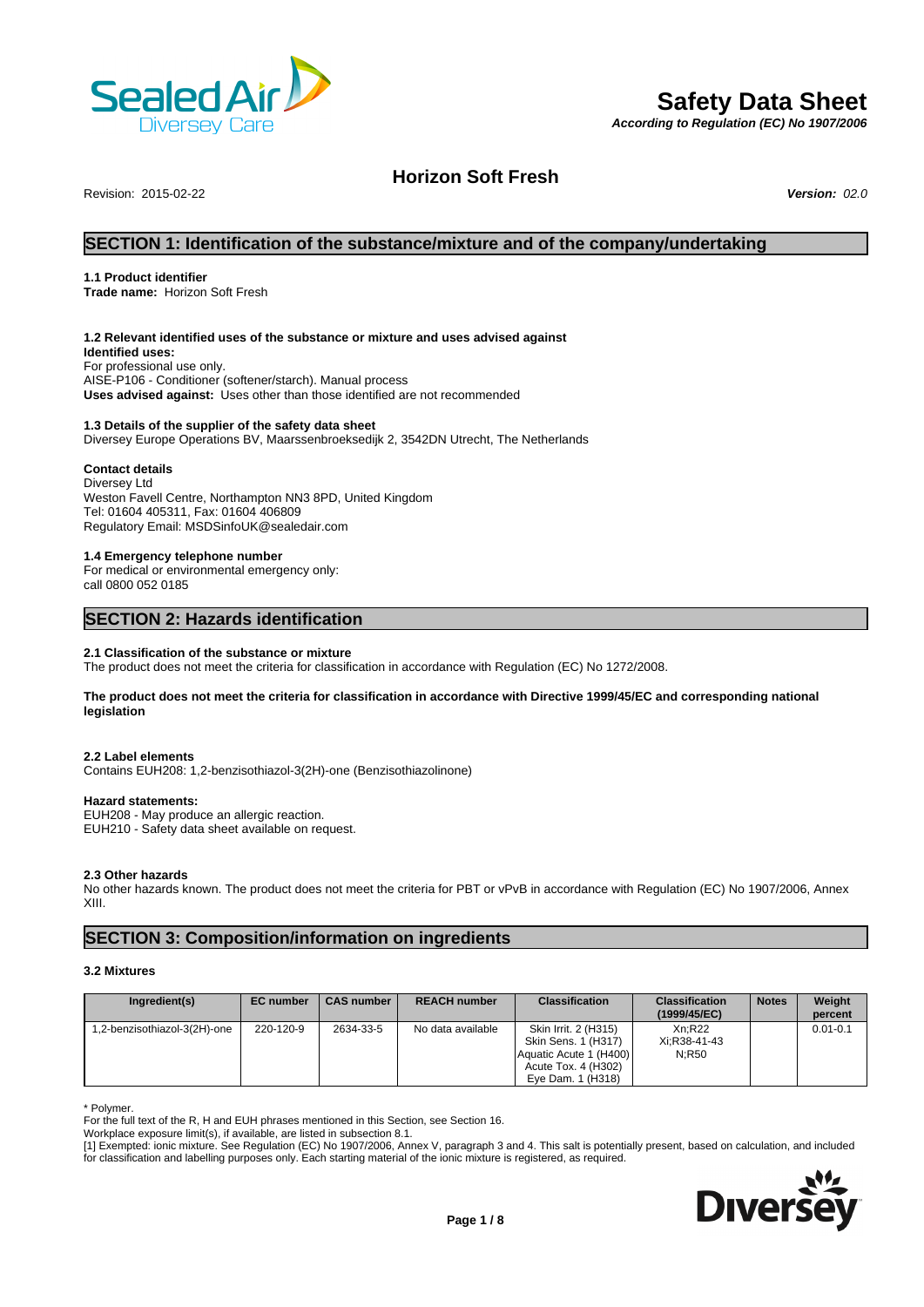[2] Exempted: included in Annex IV of Regulation (EC) No 1907/2006.

[3] Exempted: Annex V of Regulation (EC) No 1907/2006.

[4] Exempted: polymer. See Article 2(9) of Regulation (EC) No 1907/2006.

# **SECTION 4: First aid measures**

| 4.1 Description of first aid measures                           |                                                                                                                         |
|-----------------------------------------------------------------|-------------------------------------------------------------------------------------------------------------------------|
| <b>Inhalation</b>                                               | Get medical attention or advice if you feel unwell.                                                                     |
| <b>Skin contact:</b>                                            | Wash skin with plenty of lukewarm, gently flowing water. If skin irritation occurs: Get medical advice<br>or attention. |
| Eye contact:                                                    | Rinse cautiously with water for several minutes. If irritation occurs and persists, get medical<br>attention.           |
| Ingestion:                                                      | Rinse mouth. Immediately drink 1 glass of water. Get medical attention or advice if you feel unwell.                    |
| Self-protection of first aider:                                 | Consider personal protective equipment as indicated in subsection 8.2.                                                  |
| 4.2 Most important symptoms and effects, both acute and delayed |                                                                                                                         |

| Inhalation:          | No known effects or symptoms in normal use. |
|----------------------|---------------------------------------------|
| <b>Skin contact:</b> | No known effects or symptoms in normal use. |
| Eye contact:         | No known effects or symptoms in normal use. |
| Ingestion:           | No known effects or symptoms in normal use. |

## **4.3 Indication of any immediate medical attention and special treatment needed**

No information available on clinical testing and medical monitoring. Specific toxicological information on substances, if available, can be found in section 11.

# **SECTION 5: Firefighting measures**

#### **5.1 Extinguishing media**

Carbon dioxide. Dry powder. Water spray jet. Fight larger fires with water spray jet or alcohol-resistant foam.

#### **5.2 Special hazards arising from the substance or mixture**

No special hazards known.

#### **5.3 Advice for firefighters**

As in any fire, wear self contained breathing apparatus and suitable protective clothing including gloves and eye/face protection.

## **SECTION 6: Accidental release measures**

#### **6.1 Personal precautions, protective equipment and emergency procedures**

No special measures required.

#### **6.2 Environmental precautions**

Do not allow to enter drainage system, surface or ground water. Dilute with plenty of water.

#### **6.3 Methods and material for containment and cleaning up**

Absorb with liquid-binding material (sand, diatomite, universal binders, sawdust).

#### **6.4 Reference to other sections**

For personal protective equipment see subsection 8.2. For disposal considerations see section 13.

# **SECTION 7: Handling and storage**

#### **7.1 Precautions for safe handling**

**Measures to prevent fire and explosions:**

No special precautions required.

# **Measures required to protect the environment:**

For environmental exposure controls see subsection 8.2.

# **Advices on general occupational hygiene:**

Handle in accordance with good industrial hygiene and safety practice. Keep away from food, drink and animal feeding stuffs. Do not mix with other products unless adviced by Sealed Air. Wash hands before breaks and at the end of workday. Wash face, hands and any exposed skin thoroughly after handling. Take off immediately all contaminated clothing. Use personal protective equipment as required. Use only with adequate ventilation.

### **7.2 Conditions for safe storage, including any incompatibilities**

Store in accordance with local and national regulations. Keep only in original container. Store in a closed container. For conditions to avoid see subsection 10.4. For incompatible materials see subsection 10.5.

#### **7.3 Specific end use(s)**

No specific advice for end use available.

# **SECTION 8: Exposure controls/personal protection**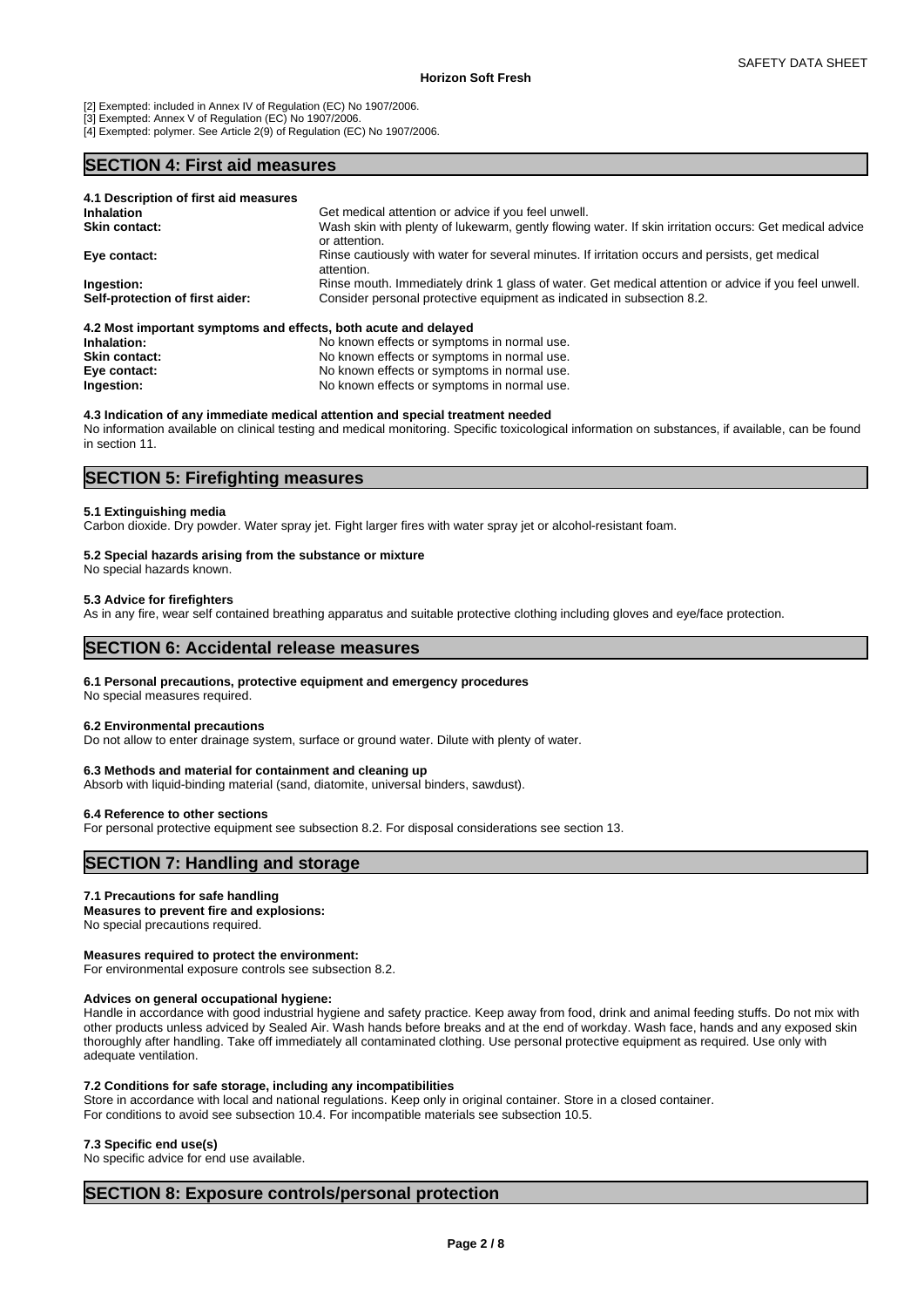#### **8.1 Control parameters Workplace exposure limits**

Air limit values, if available:

Biological limit values, if available:

Recommended monitoring procedures, if available:

Additional exposure limits under the conditions of use, if available:

## **DNEL/DMEL and PNEC values**

#### **Human exposure** ,<br>Consumer (ma/kg bw)

| ו און וסווטט די סווטכּטעס די סוויכט און די די ק |                           |                               |                   |                          |  |  |
|-------------------------------------------------|---------------------------|-------------------------------|-------------------|--------------------------|--|--|
| Ingredient(s)                                   | <b>Short term - Local</b> | <b>Short term - Systemicl</b> | Long term - Local | I Long term - Systemic I |  |  |
|                                                 | effects                   | effects                       | effects           | effects                  |  |  |
| 1,2-benzisothiazol-3(2H)-one                    | No data available         | No data available             | No data available | No data available        |  |  |

DNEL dermal exposure - Worker

| Ingredient(s)                | Short term - Local | Short term - Systemic | Long term - Local | I Long term - Systemic I |
|------------------------------|--------------------|-----------------------|-------------------|--------------------------|
|                              | effects            | effects (mg/kg bw)    | effects           | effects (mg/kg bw)       |
| 1.2-benzisothiazol-3(2H)-one | No data available  | No data available     | No data available | No data available        |

| DNEL dermal exposure - Consumer |                                      |                                                    |                              |                                                       |
|---------------------------------|--------------------------------------|----------------------------------------------------|------------------------------|-------------------------------------------------------|
| Ingredient(s)                   | <b>Short term - Local</b><br>effects | <b>Short term - Systemic</b><br>effects (mg/kg bw) | Long term - Local<br>effects | <b>I Long term - Systemic I</b><br>effects (mg/kg bw) |
| 1.2-benzisothiazol-3(2H)-one    | No data available                    | No data available                                  | No data available            | No data available                                     |

#### DNEL inhalatory exposure - Worker (mg/m<sup>3</sup>  $)$

| DNEL inhalatory exposure - Consumer (mg/m <sup>3</sup> ) |                           |                               |                   |                                 |
|----------------------------------------------------------|---------------------------|-------------------------------|-------------------|---------------------------------|
| Ingredient(s)                                            | <b>Short term - Local</b> | <b>Short term - Systemicl</b> | Long term - Local | <b>I Long term - Systemic I</b> |
|                                                          | effects                   | effects                       | effects           | effects                         |
| .2-benzisothiazol-3(2H)-one                              | No data available         | No data available             | No data available | No data available               |

# **Environmental exposure**<br>Environmental exposure - PNIEC

| Environmental exposure - PNEC |                   |                                            |                     |                   |
|-------------------------------|-------------------|--------------------------------------------|---------------------|-------------------|
| Ingredient(s)                 |                   | Surface water, fresh Surface water, marine | Intermittent (mg/l) | Sewage treatment  |
|                               | (mg/l)            | (mg/l)                                     |                     | plant (mg/l)      |
| 1.2-benzisothiazol-3(2H)-one  | No data available | No data available                          | No data available   | No data available |

| Environmental exposure - I<br>- PNEC. continued |                          |                   |                   |                          |
|-------------------------------------------------|--------------------------|-------------------|-------------------|--------------------------|
| Ingredient(s)                                   | I Sediment, freshwater I | Sediment, marine  | Soil (mg/kg)      | Air (mg/m <sup>3</sup> ) |
|                                                 | (mg/kg)                  | (mg/kg)           |                   |                          |
| 1,2-benzisothiazol-3(2H)-one                    | No data available        | No data available | No data available | No data available        |

### **8.2 Exposure controls**

*The following information applies for the uses indicated in subsection 1.2. If available, please refer to the product information sheet for application and handling instructions. Normal use conditions are assumed for this section.*

*Recommended safety measures for handling the undiluted product:*

| Appropriate engineering controls:<br>Appropriate organisational controls: | The product is intended to be used in closed systems.<br>Avoid direct contact and/or splashes where possible. Train personnel.                    |
|---------------------------------------------------------------------------|---------------------------------------------------------------------------------------------------------------------------------------------------|
| Personal protective equipment                                             |                                                                                                                                                   |
| Eye / face protection:                                                    | Safety glasses are not normally required. However, their use is recommended in those cases<br>where splashes may occur when handling the product. |
| Hand protection:                                                          | No special requirements under normal use conditions.                                                                                              |
| <b>Body protection:</b>                                                   | No special requirements under normal use conditions.                                                                                              |
| <b>Respiratory protection:</b>                                            | No special requirements under normal use conditions.                                                                                              |
| <b>Environmental exposure controls:</b>                                   | No special requirements under normal use conditions.                                                                                              |

# **SECTION 9: Physical and chemical properties**

#### **9.1 Information on basic physical and chemical properties**

*Information in this section refers to the product, unless it is specifically stated that substance data is listed*

**Physical State:** Liquid **Colour:** Opaque, Blue **Method / remark**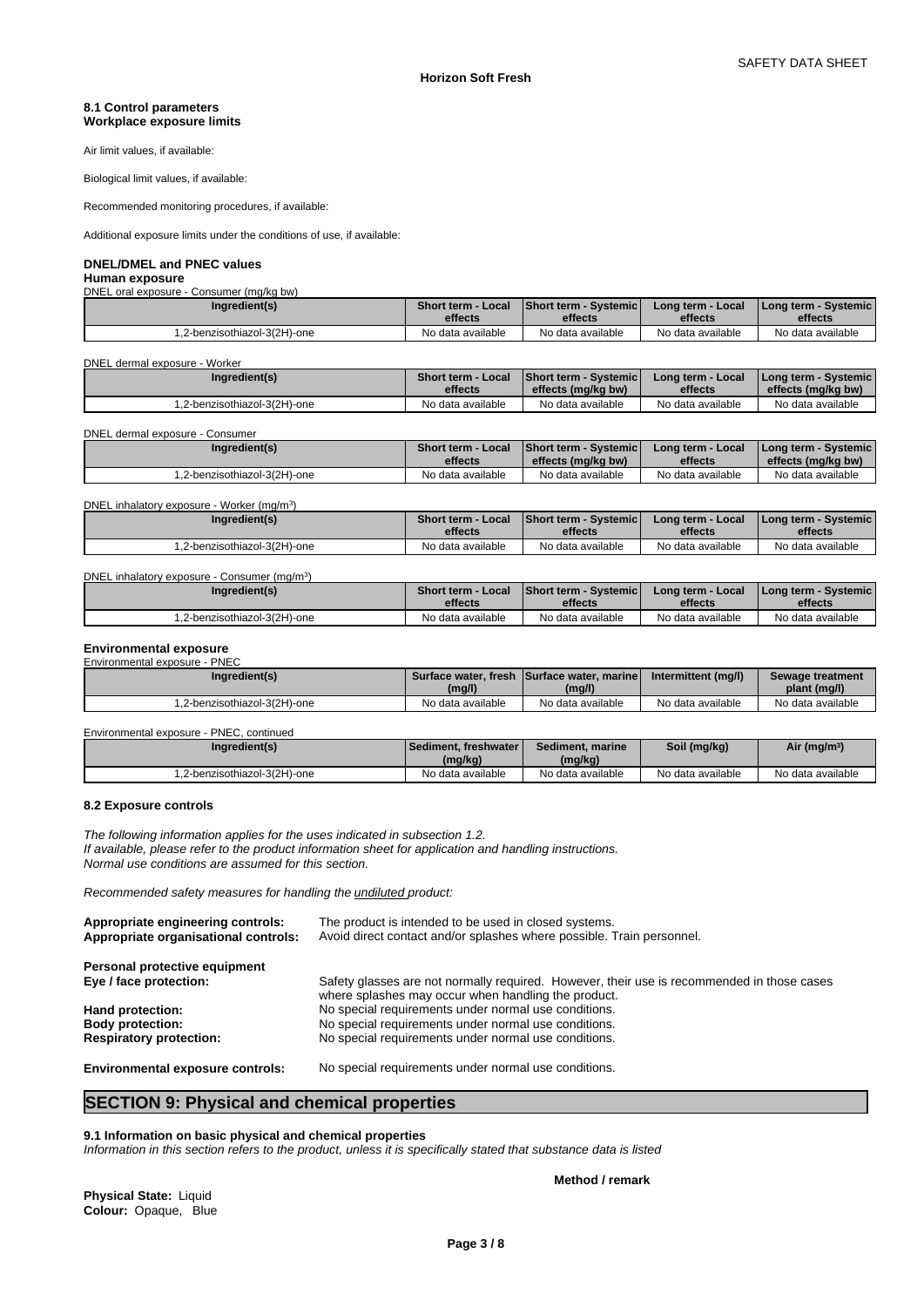### **Odour:** Slightly perfumed **Odour threshold:** Not applicable  $pH: \approx 3$  (neat) **Melting point/freezing point (°C):** Not determined **Initial boiling point and boiling range (°C):** Not determined

| Substance data, boiling point |                   |               |                             |
|-------------------------------|-------------------|---------------|-----------------------------|
| Ingredient(s)                 | Value             | <b>Method</b> | <b>Atmospheric pressure</b> |
|                               | $\sim$            |               | (hPa)                       |
| .2-benzisothiazol-3(2H)-one   | No data available |               |                             |

**Method / remark**

**Method / remark**

**Method / remark**

**Flash point (°C):** Not applicable. **Sustained combustion:** Not determined **Evaporation rate:** Not determined **Flammability (solid, gas):** Not determined **Upper/lower flammability limit (%):** Not determined

Substance data, flammability or explosive limits, if available:

## **Vapour pressure:** Not determined

Substance data, vapour pressure

| Ingredient(s)                        | Value<br>(Pa)     | Method | Temperature<br>$\sim$ |
|--------------------------------------|-------------------|--------|-----------------------|
| 2-benzisothiazol-3(2H)-one<br>$\sim$ | No data available |        |                       |

## **Solubility in / Miscibility with Water:** Fully miscible **Vapour density:** Not determined **Relative density:** 1.00 g/cm<sup>3</sup> (20 °C)

Substance data, solubility in water

| Ingredient(s)              | Value<br>(a  )    | Method | Temperature<br>$10^{\circ}$ |
|----------------------------|-------------------|--------|-----------------------------|
| 2-benzisothiazol-3(2H)-one | No data available |        |                             |

Substance data, partition coefficient n-octanol/water (log Kow): see subsection 12.3

**Decomposition temperature:** Not determined **Autoignition temperature:** Not determined **Viscosity:**  $\approx$  40 mPa.s (20 °C) **Explosive properties:** Not explosive. **Oxidising properties:** Not oxidising

## **9.2 Other information**

**Surface tension (N/m):** Not determined **Corrosion to metals:** Not determined

Substance data, dissociation constant, if available:

# **SECTION 10: Stability and reactivity**

#### **10.1 Reactivity**

No reactivity hazards known under normal storage and use conditions.

#### **10.2 Chemical stability**

Stable under normal storage and use conditions.

### **10.3 Possibility of hazardous reactions**

No hazardous reactions known under normal storage and use conditions.

## **10.4 Conditions to avoid**

None known under normal storage and use conditions.

## **10.5 Incompatible materials**

Reacts with alkali.

#### **10.6 Hazardous decomposition products**

None known under normal storage and use conditions.

# **SECTION 11: Toxicological information**

## **11.1 Information on toxicological effects**

# **Method / remark**

**Page 4 / 8**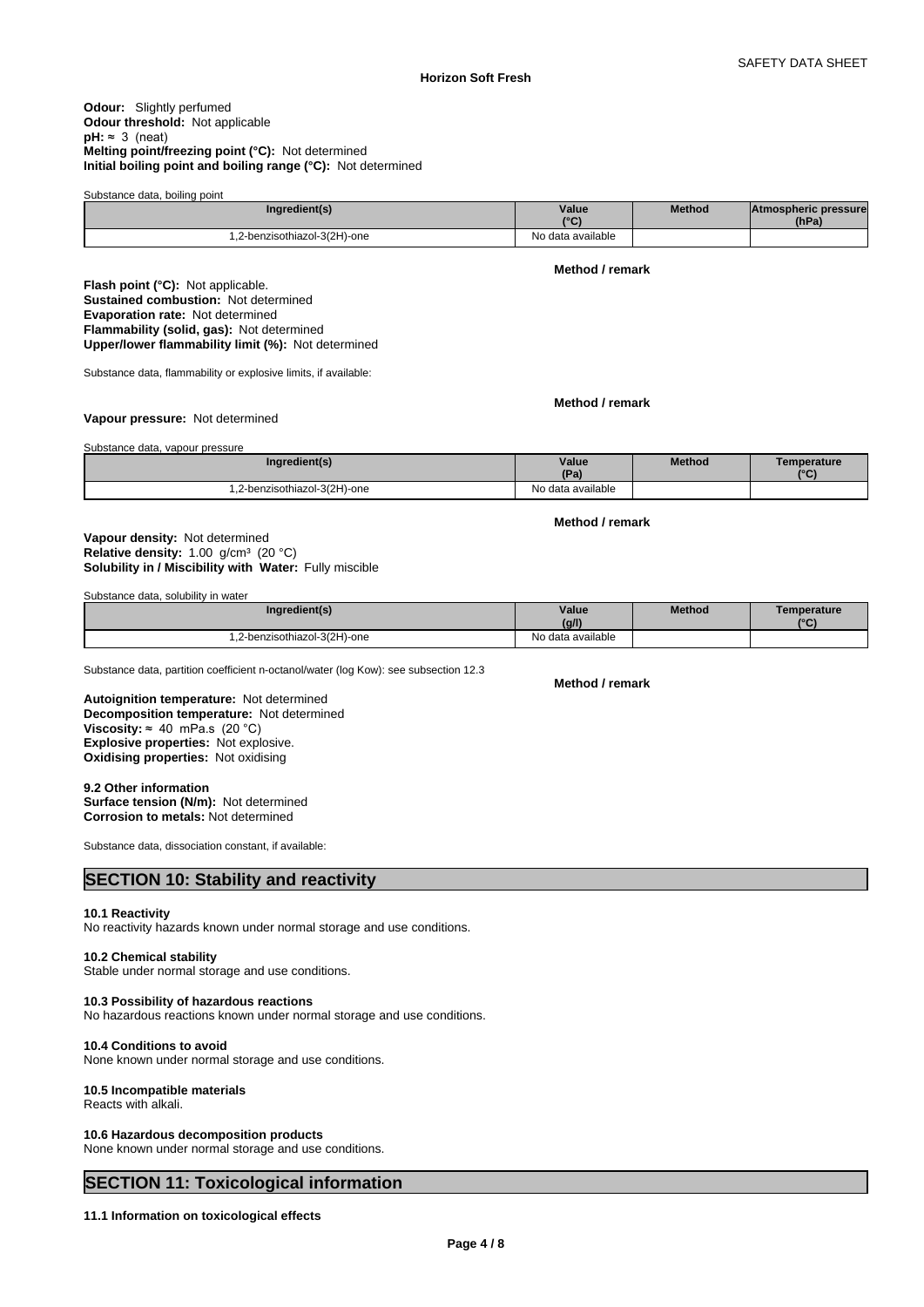No data is available on the mixture

Substance data, where relevant and available, are listed below.

# **Acute toxicity** Acute oral toxicity

| <b>ACULC UTAI LUAIGILY</b>   |                 |                      |                |               |                             |
|------------------------------|-----------------|----------------------|----------------|---------------|-----------------------------|
| Ingredient(s)                | <b>Endpoint</b> | Value<br>(mg/kg)     | <b>Species</b> | <b>Method</b> | <b>Exposure</b><br>time (h) |
| 1,2-benzisothiazol-3(2H)-one |                 | No data<br>available |                |               |                             |

| Acute dermal toxicity        |                 |                      |                |               |                             |  |
|------------------------------|-----------------|----------------------|----------------|---------------|-----------------------------|--|
| Ingredient(s)                | <b>Endpoint</b> | Value<br>(mg/kg)     | <b>Species</b> | <b>Method</b> | <b>Exposure</b><br>time (h) |  |
| 1,2-benzisothiazol-3(2H)-one |                 | No data<br>available |                |               |                             |  |

Acute inhalative toxicity

| Ingredient(s)                | <b>Endpoint</b> | Value<br>(mg/l)      | <b>Species</b> | <b>Method</b> | <b>Exposure</b><br>time (h) |  |
|------------------------------|-----------------|----------------------|----------------|---------------|-----------------------------|--|
| 1,2-benzisothiazol-3(2H)-one |                 | No data<br>available |                |               |                             |  |

# **Irritation and corrosivity** Skin irritation and corrosivity

| Ingredient(s)               | Result                        | <b>Species</b> | <b>Method</b> | <b>Exposure time</b> |
|-----------------------------|-------------------------------|----------------|---------------|----------------------|
| .2-benzisothiazol-3(2H)-one | $\cdots$<br>No data available |                |               |                      |

# Eye irritation and corrosivity

| Ingredient(s)              | Result            | <b>Species</b> | <b>Method</b> | Exposure time |
|----------------------------|-------------------|----------------|---------------|---------------|
| 2-benzisothiazol-3(2H)-one | No data available |                |               |               |

Respiratory tract irritation and corrosivity

| Ingredient(s)                               | Result            | Species | Method | <b>Exposure time</b> |
|---------------------------------------------|-------------------|---------|--------|----------------------|
| $-3(2H)$ -one<br>zisothiazol<br>2-benz<br>. | No data available |         |        |                      |

#### **Sensitisation** ation by skin contact

| <b>OCHORDOMOTI DY JIMII CONGOL</b><br>Ingredient(s) | Result            | pecies | <b>Method</b> | : time (h)<br>Exposure |
|-----------------------------------------------------|-------------------|--------|---------------|------------------------|
| 2-benzisothiazol-3(2H)-one                          | No data available |        |               |                        |

Sensitisation by inhalation

| Ingredient(s)                | Result            | Species | <b>Method</b> | Exposure time |
|------------------------------|-------------------|---------|---------------|---------------|
| 1.2-benzisothiazol-3(2H)-one | No data available |         |               |               |

# **CMR effects (carcinogenicity, mutagenicity and toxicity for reproduction)** Mutagenicity

| Ingredient(s)                | <b>Result (in-vitro)</b> | Method<br>(in-vitro) | <b>Result (in-vivo)</b> | <b>Method</b><br>(in-vivo) |
|------------------------------|--------------------------|----------------------|-------------------------|----------------------------|
| 1,2-benzisothiazol-3(2H)-one | No data available        |                      | No data available       |                            |

#### Carcinogenicity

| <b>UUIUIIUUUIIUI</b>                   |                                              |  |  |  |  |
|----------------------------------------|----------------------------------------------|--|--|--|--|
| ingredient(s                           | IEffect                                      |  |  |  |  |
| -benzisothiazol-3(2H)-one<br>--<br>$-$ | <br><b>N<sub>o</sub></b><br>data available د |  |  |  |  |

#### Toxicity for reproduction

| Ingredient(s)           | <b>Endpoint</b> | <b>Specific effect</b> | Value<br>$\left \frac{\text{mg}}{\text{kg}}\right $ bw/d) | Species | <b>Method</b> | <b>Exposure</b><br>time | <b>Remarks and other effects</b><br>reported |
|-------------------------|-----------------|------------------------|-----------------------------------------------------------|---------|---------------|-------------------------|----------------------------------------------|
| 1,2-benzisothiazol-3(2H |                 |                        | No data                                                   |         |               |                         |                                              |
| )-one                   |                 |                        | available                                                 |         |               |                         |                                              |

# **Repeated dose toxicity**

Sub-acute or sub-chronic oral toxicity

| Ingredient(s)                | Endpoint | Value<br>(mg/kg bw/d) | <b>Species</b> | <b>Method</b> | time (days) | Exposure   Specific effects and organs  <br>affected |
|------------------------------|----------|-----------------------|----------------|---------------|-------------|------------------------------------------------------|
| 1,2-benzisothiazol-3(2H)-one |          | No data<br>available  |                |               |             |                                                      |

Sub-chronic dermal toxicity

| Ingredient(s)               | Endpoint | Value<br>(mg/kg bw/d) | <b>Species</b> | <b>Method</b> | ltime (davs) | <b>Exposure Specific effects and organs</b><br>affected |  |
|-----------------------------|----------|-----------------------|----------------|---------------|--------------|---------------------------------------------------------|--|
| .2-benzisothiazol-3(2H)-one |          | No data<br>available  |                |               |              |                                                         |  |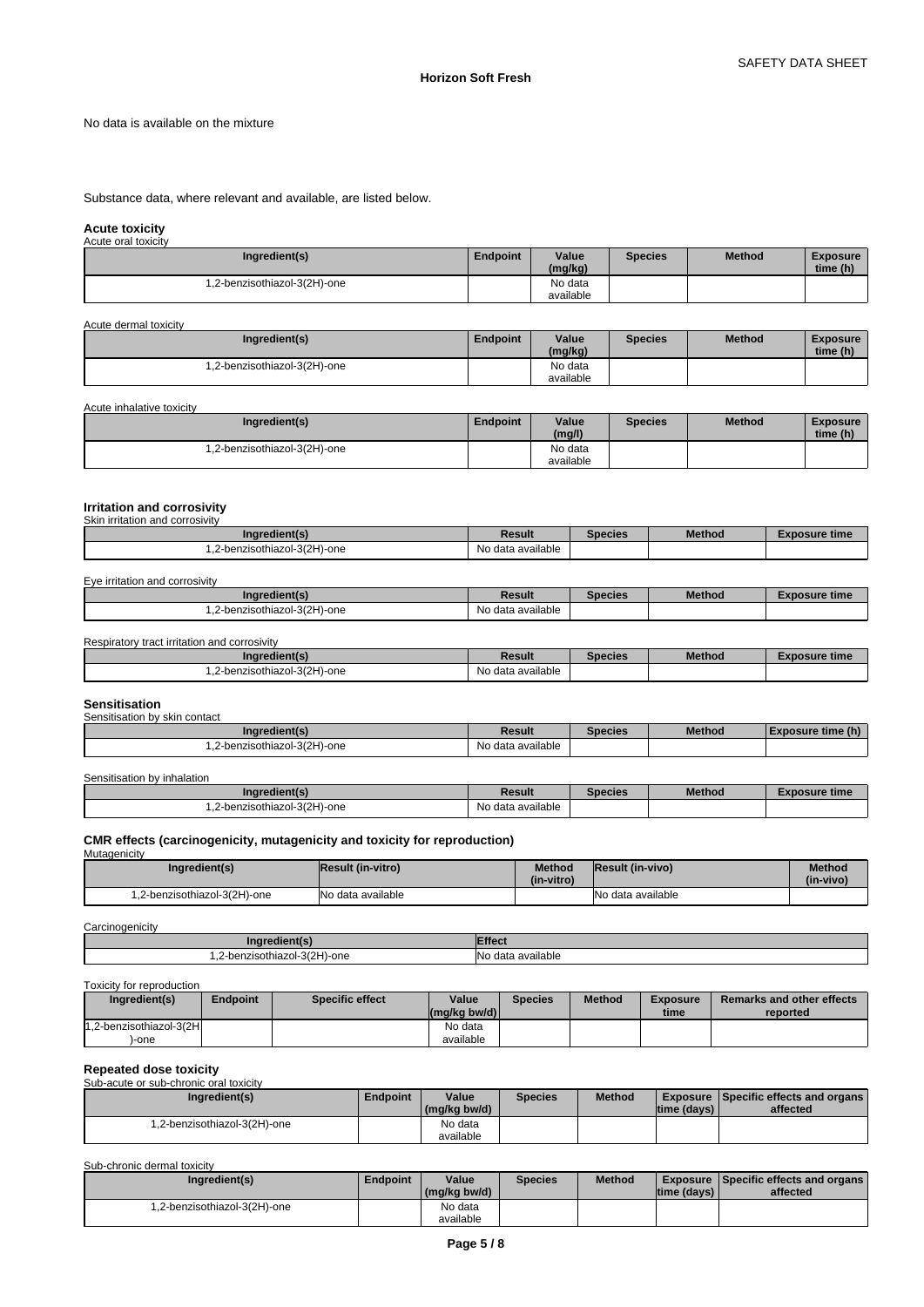Sub-chronic inhalation toxicity

| Ingredient(s)                | Endpoint | Value<br>(mg/kg bw/d) | <b>Species</b> | <b>Method</b> | Itime (davs) | <b>Exposure Specific effects and organs L</b><br>affected |
|------------------------------|----------|-----------------------|----------------|---------------|--------------|-----------------------------------------------------------|
| l.2-benzisothiazol-3(2H)-one |          | No data<br>available  |                |               |              |                                                           |

Chronic toxicity

| <b>UITULITU WAIVILY</b><br>Ingredient(s) | <b>Exposure</b><br>route | Endpoint | Value<br>$(mg/kg$ bw/d) | <b>Species</b> | <b>Method</b> | <b>Exposure</b><br>time | Specific effects and<br>organs affected | Remark |
|------------------------------------------|--------------------------|----------|-------------------------|----------------|---------------|-------------------------|-----------------------------------------|--------|
| 1.2-benzisothiazol-3(2H<br>,-one         |                          |          | No data<br>available    |                |               |                         |                                         |        |

#### STOT-single exposure

| .no<br>. .                                                  |                                     |
|-------------------------------------------------------------|-------------------------------------|
| -benzisothiazol-3(2H)-<br>-one<br>---<br>$-$<br>$\sim$<br>. | <b>No</b><br>available<br>data<br>. |

### STOT-repeated exposure

| Ingredient(s)                | . organ(s)<br>rtected   |
|------------------------------|-------------------------|
| 1.2-benzisothiazol-3(2H)-one | .<br>INo data available |

# **Aspiration hazard**

Substances with an aspiration hazard (H304), if any, are listed in section 3. If relevant, see section 9 for dynamic viscosity and relative density of the product.

# **Potential adverse health effects and symptoms**

Effects and symptoms related to the product, if any, are listed in subsection 4.2.

# **SECTION 12: Ecological information**

## **12.1 Toxicity**

No data is available on the mixture.

Substance data, where relevant and available, are listed below

#### **Aquatic short-term toxicity** Aquatic short-term toxicity - fish

| <b>NUMBER OF STREET IS TO A REPORT</b><br>ווטוו |                 |           |                |               |                 |
|-------------------------------------------------|-----------------|-----------|----------------|---------------|-----------------|
| Ingredient(s)                                   | <b>Endpoint</b> | Value     | <b>Species</b> | <b>Method</b> | <b>Exposure</b> |
|                                                 |                 | (mg/l)    |                |               | time (h)        |
| 1,2-benzisothiazol-3(2H)-one                    |                 | No data   |                |               |                 |
|                                                 |                 | available |                |               |                 |

Aquatic short-term toxicity - crustacea

| Ingredient(s)                | Endpoint | Value<br>(mg/l) | <b>Species</b> | Method | <b>Exposure</b><br>time (h) |
|------------------------------|----------|-----------------|----------------|--------|-----------------------------|
| 1,2-benzisothiazol-3(2H)-one |          | No data         |                |        |                             |
|                              |          | available       |                |        |                             |

Aquatic short-term toxicity - algae

| Ingredient(s)                | Endpoint | Value<br>(mg/l) | <b>Species</b> | <b>Method</b> | <b>Exposure</b><br>time (h) |  |
|------------------------------|----------|-----------------|----------------|---------------|-----------------------------|--|
| 1,2-benzisothiazol-3(2H)-one |          | No data         |                |               |                             |  |
|                              |          | available       |                |               |                             |  |

| Aquatic short-term toxicity - marine species |                 |                      |                |               |                                |
|----------------------------------------------|-----------------|----------------------|----------------|---------------|--------------------------------|
| Ingredient(s)                                | <b>Endpoint</b> | Value<br>(mg/l)      | <b>Species</b> | <b>Method</b> | <b>Exposure</b><br>time (days) |
| .2-benzisothiazol-3(2H)-one                  |                 | No data<br>available |                |               |                                |

| Impact on sewage plants - toxicity to bacteria |                 |           |                 |               |                 |
|------------------------------------------------|-----------------|-----------|-----------------|---------------|-----------------|
| Ingredient(s)                                  | <b>Endpoint</b> | Value     | <b>Inoculum</b> | <b>Method</b> | <b>Exposure</b> |
|                                                |                 | (mg/l)    |                 |               | time            |
| .2-benzisothiazol-3(2H)-one                    |                 | No data   |                 |               |                 |
|                                                |                 | available |                 |               |                 |

#### **Aquatic long-term toxicity** Aquatic long-term toxicity - fish

| Ingredient(s)                | Endpoint | Value<br>(mg/l)      | <b>Species</b> | <b>Method</b> | <b>Exposure</b><br>time | <b>Effects observed</b> |
|------------------------------|----------|----------------------|----------------|---------------|-------------------------|-------------------------|
| 1,2-benzisothiazol-3(2H)-one |          | No data<br>available |                |               |                         |                         |

Aquatic long-term toxicity - crustacea

| Ingredient(s)                | Endpoint | Value<br>(mg/l)      | <b>Species</b> | <b>Method</b> | <b>Exposure</b><br>time | <b>Effects observed</b> |
|------------------------------|----------|----------------------|----------------|---------------|-------------------------|-------------------------|
| l.2-benzisothiazol-3(2H)-one |          | No data<br>available |                |               |                         |                         |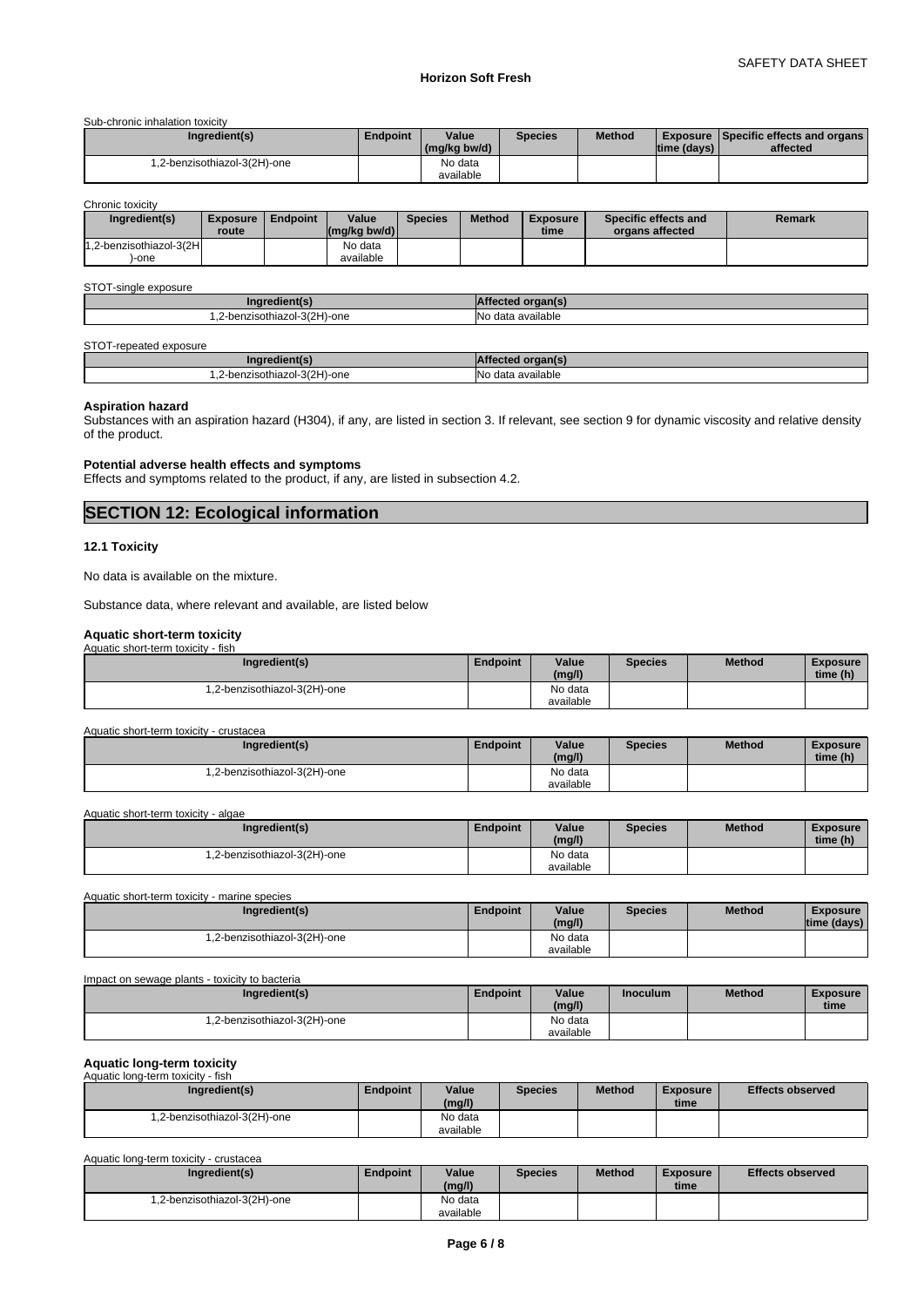## **Horizon Soft Fresh**

Aquatic toxicity to other aquatic benthic organisms, including sediment-dwelling organisms, if available:

| Ingredient(s)                | Endpoint | Value<br>(mg/kg dw<br>sediment) | <b>Species</b> | <b>Method</b> | <b>Exposure</b><br> time (days) | <b>Effects observed</b> |
|------------------------------|----------|---------------------------------|----------------|---------------|---------------------------------|-------------------------|
| 1,2-benzisothiazol-3(2H)-one |          | No data                         |                |               |                                 |                         |
|                              |          | available                       |                |               |                                 |                         |

### **Terrestrial toxicity**

Terrestrial toxicity - soil invertebrates, including earthworms, if available:

Terrestrial toxicity - plants, if available:

Terrestrial toxicity - birds, if available:

Terrestrial toxicity - beneficial insects, if available:

Terrestrial toxicity - soil bacteria, if available:

#### **12.2 Persistence and degradability**

**Abiotic degradation**

Abiotic degradation - photodegradation in air, if available:

Abiotic degradation - hydrolysis, if available:

Abiotic degradation - other processes, if available:

#### **Biodegradation**

| Ready biodegradability - aerobic conditions |  |
|---------------------------------------------|--|
|---------------------------------------------|--|

| Ingredient(s)                | <b>Inoculum</b> | <b>Analytical</b><br>method | <b>DT</b> 50 | <b>Method</b> | <b>Evaluation</b> |  |
|------------------------------|-----------------|-----------------------------|--------------|---------------|-------------------|--|
| 1.2-benzisothiazol-3(2H)-one |                 |                             |              |               | No data available |  |

Ready biodegradability - anaerobic and marine conditions, if available:

Degradation in relevant environmental compartments, if available:

The surfactant(s) contained in this preparation complies(comply) with the biodegradability criteria as laid down in Regulation (EC) No. 648/2004 on detergents. Data to support this assertion are held at the disposal of the competent authorities of the Member States and will be made available to them, at their direct request or at the request of a detergent manufacturer.

# **12.3 Bioaccumulative potential**

| $\cdots$<br>coefficient n-octanol/water (log Kow)<br>Partition |                   |               |           |        |
|----------------------------------------------------------------|-------------------|---------------|-----------|--------|
| Ingredient(s)                                                  | Value             | <b>Method</b> | valuation | Remark |
| 1,2-benzisothiazol-3(2H)-one                                   | No data available |               |           |        |

#### Bioconcentration factor (BCF)

| Ingredient(s)                               | Value             | <b>Species</b> | <b>Method</b> | <b>Evaluation</b> | Remark |
|---------------------------------------------|-------------------|----------------|---------------|-------------------|--------|
| 1.2-benzisothiazol-3(2H $^{\prime}$<br>14.0 | No data available |                |               |                   |        |
| -one                                        |                   |                |               |                   |        |

#### **12.4 Mobility in soil**

Adsorption/Desorption to soil or sediment

| Ingredient(s)                | <b>Adsorption</b><br>coefficient<br>∟oa Koc∴ | <b>Desorption</b><br>coefficient<br>Log Koc(des) | <b>Method</b> | Soil/sediment<br>type | <b>Evaluation</b> |
|------------------------------|----------------------------------------------|--------------------------------------------------|---------------|-----------------------|-------------------|
| 1,2-benzisothiazol-3(2H)-one | No data available i                          |                                                  |               |                       |                   |

# **12.5 Results of PBT and vPvB assessment**

Substances that fulfill the criteria for PBT/vPvB, if any, are listed in section 3.

#### **12.6 Other adverse effects**

No other adverse effects known.

| 13.1 Waste treatment methods                 |                                                                                                                                                                                                                                                                                                |
|----------------------------------------------|------------------------------------------------------------------------------------------------------------------------------------------------------------------------------------------------------------------------------------------------------------------------------------------------|
| Waste from residues / unused<br>products:    | The concentrated contents or contaminated packaging should be disposed of by a certified handler<br>or according to the site permit. Release of waste to sewers is discouraged. The cleaned packaging<br>material is suitable for energy recovery or recycling in line with local legislation. |
| European Waste Catalogue:                    | 200130 - detergents other than those mentioned in 200129.                                                                                                                                                                                                                                      |
| <b>Empty packaging</b>                       |                                                                                                                                                                                                                                                                                                |
| Recommendation:<br>Suitable cleaning agents: | Dispose of observing national or local regulations.<br>Water, if necessary with cleaning agent.                                                                                                                                                                                                |

# **SECTION 14: Transport information**

**SECTION 13: Disposal considerations**